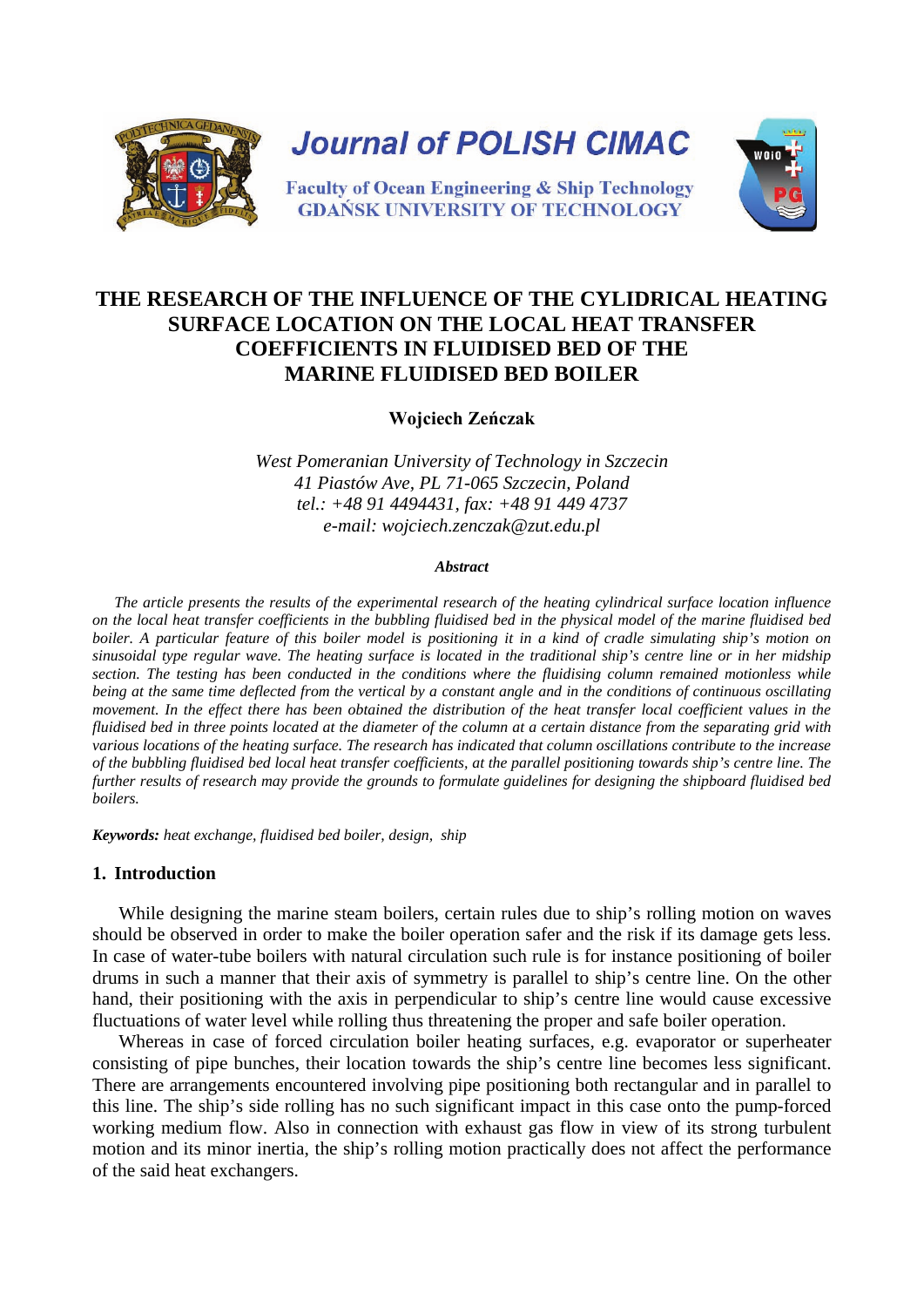On the other hand the situation changes completely if we consider the heating surface immersed in the bubbling fluidised bed formed by grains of fuel and inert material suspended in the stream of flowing air. Such is the case with fluidised bed boilers. Under the influence of ship's rolling such bubbling bed behaves similar to liquids. Also the movement of grains in the bed itself changes which influences the local coefficients of heat transfer in the bed [5]. In this situation it is interesting to investigate the influence of the positioning of heating surface on the values of the local coefficients of heat transfer within the bed.

#### **2. The Course of the Research**

In order to find the answer to the question asked in the introduction several experiments have been conducted on the test stand specified in detail in [2]. The same method of determination of the local coefficients of heat transfer has been applied as referred to in the studies [5, 2]. The equivalent to a pipe in boiler bunch is here a cylindrical heating element (copper pipe) with electric spiral placed inside. The scope of research has required conducting of series of measurements for two various pipe positions, i.e. while the pipe axis is situated in parallel to midship section, and then when the pipe axis is situated in parallel to ship's centre line. In the present construction of the stand the pipe can only be positioned in such a manner that its axis remains perpendicular to the column axis. This restriction results from the circular column crosssection. In the future it is planned to apply new version of the stand with the column of square cross-section which will allow to locate the pipe along the side walls of the column. The diagram of both positions of the pipe, distribution of thermocouples and the directions of movement of fluidising column are shown in Fig. 1, and the Fig. 2 demonstrates the view of a stand part.



*Fig. 1. Diagrams of the positioning of heating element and distribution of thermocouples*

### **3. The Results of the Research and their Analysis**

At the stand in question there have been previously tested the local heat transfer coefficients in the bed involving one permanent positioning of heating pipe, i.e. in parallel to midship section, whereas the bed height in rest condition and number of fluidisations have been changed. The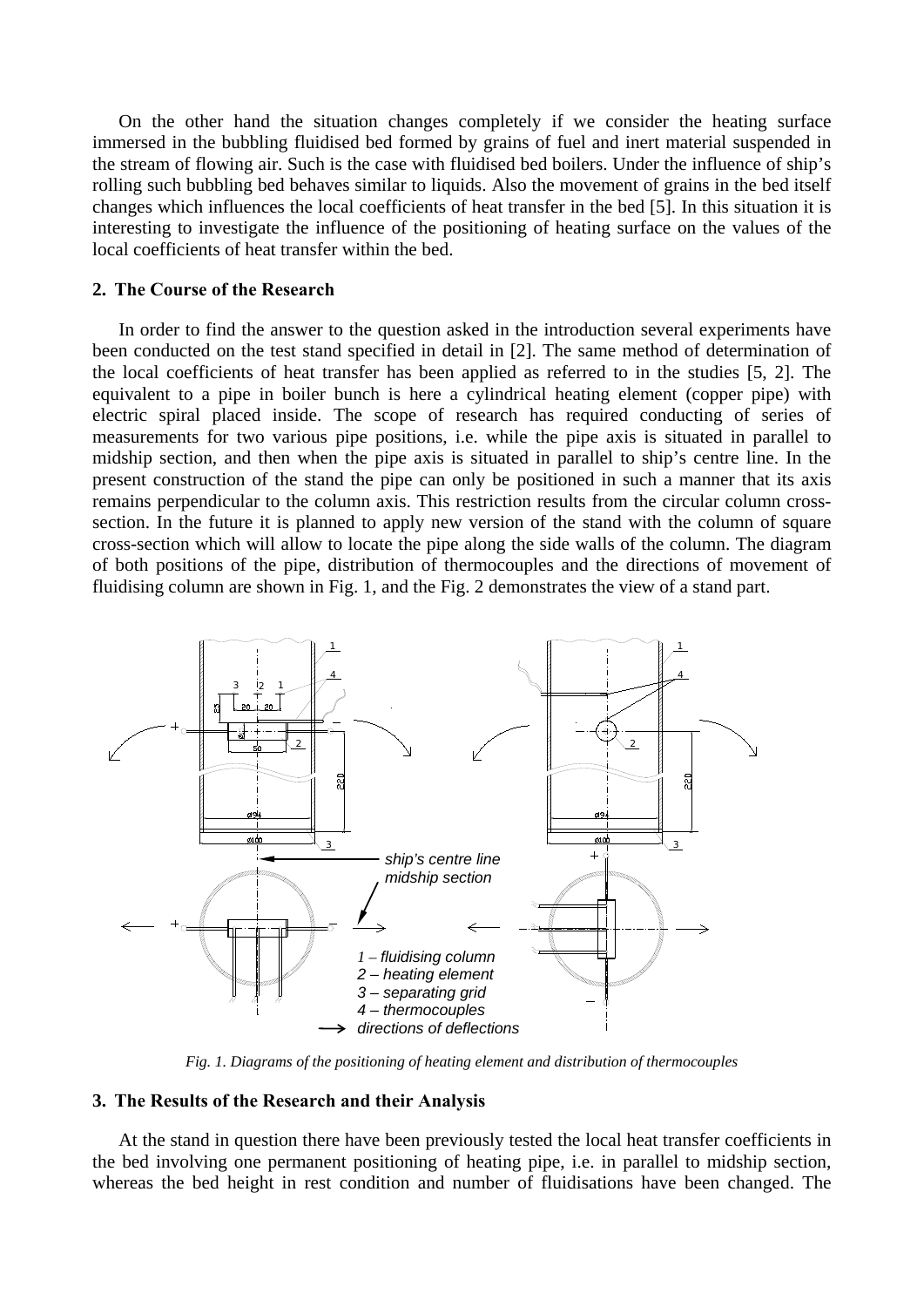influence of column deflection from vertical has been also investigated with regards to the values of the local heat transfer coefficients. A major conclusion from this investigation has been the statement that the column deflection from vertical results in reduction of mean values of heat transfer coefficients, while the reduction tended to grow at the side towards which the deflection occurred. The results of these investigations have been presented inter alia in [5].



*Fig. 2. View of the stand*

The first test upon the change of heater positioning to that in parallel to ship's centre line has been the checking of the influence of the number of fluidisations on the values of heat transfer coefficients in the bubbling fluidised bed. The examinations have been conducted for the permanent bed height in rest, i.e. 0.12 m. The bed material, similar like in the former testing, have been the poppy seeds. The heater power has been kept at the constant level of 45 W. According to the suppositions, in view of full symmetry of the system, in the column vertical position, the nature of the changes of heat transfer coefficients has remained the same as in the positioning referred to above – heater parallel to midship section. As the fluidising air velocities grow, also the heat transfer coefficients grow as well. Their distribution along the radius *R* of the column for the velocities 2.6 m/s and 4.5 m/s at the distance of 0.245 m over the separating grid in points separated by the value *r* from the column axis is presented in Fig. 3.

As can be observed from the course of the curves, the values of the local coefficients of heat transfer are somewhat smaller closer to the walls on account of the circulation occurring inside the bed caused by well entry loss.

The subsequent measurement series have been conducted for the column inclined by permanent angle of 22 ° to the left, and then inclined permanently by the angle of 28 ° to the right. The investigation has been conducted for the fluidising air velocity of 4.5 m/s. The results are presented in Fig. 4. They indicate the symmetry of the distribution of the coefficient value of heat transfer regardless from the direction of column inclination  $(V - vertical, L - left, R - right)$ . Thus in this case the characteristic reduction of coefficient values at the inclination direction does not occur. On the other hand there can be noticed general reduction of all coefficient values at the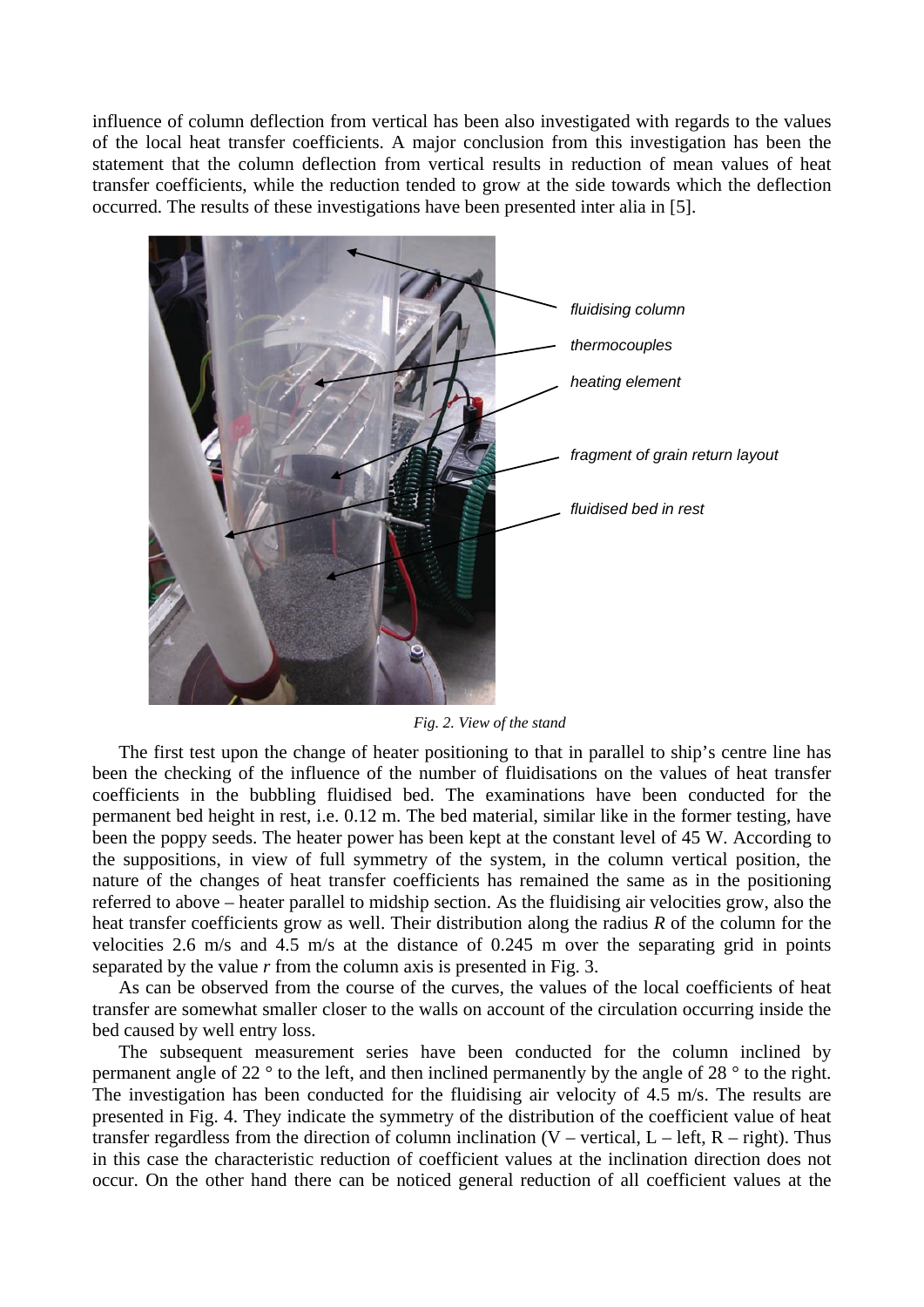column inclination. The bigger decrease of the values can be observed at a bigger inclination , in this case for the inclination towards the right (alpha 4.5-R). But a slight reduction of the coefficient values in each case at the right side of the column results from the constant difference in the indications by thermocouples 1 and 3 (Fig. 1).



*Fig. 3. The values of the local coefficients of heat transfer along the line at a distance of 0.245 m over the separating grid with the column in vertical position*



*Fig. 4. The values of the local coefficients of heat transfer along the line at a distance of 0.245 m over the separating grid with the column vertical position (V), inclinations to the right (R) and to the left (L)*

Fig. 5 presents the diagrams showing the distribution of the values of the local heat transfer coefficients for the same fluidising air velocity of 2.4 m/s with two different heater positions, i.e. in parallel to ship's centre line (alfa 2,4–R longitudinally) and rectangular to it (alfa 2,4-R transversely) in another manner, in parallel to midship section, with column permanently inclined to the right. To make the comparison better there is also presented a diagram showing the distribution of the values of local heat transfer coefficients with the column positioned vertically (alfa 2,4 V). As already mentioned with the vertical column positioning the heater orientation is of no consequence.

The same measurements have been repeated for the column inclined to the left with the same fluidising air velocity, i.e. 2.4 m/s. Fig. 6 presents the results in the form of diagrams. The line marked as "alfa2,4–L longitudinally" shows the distribution of the values of heat transfer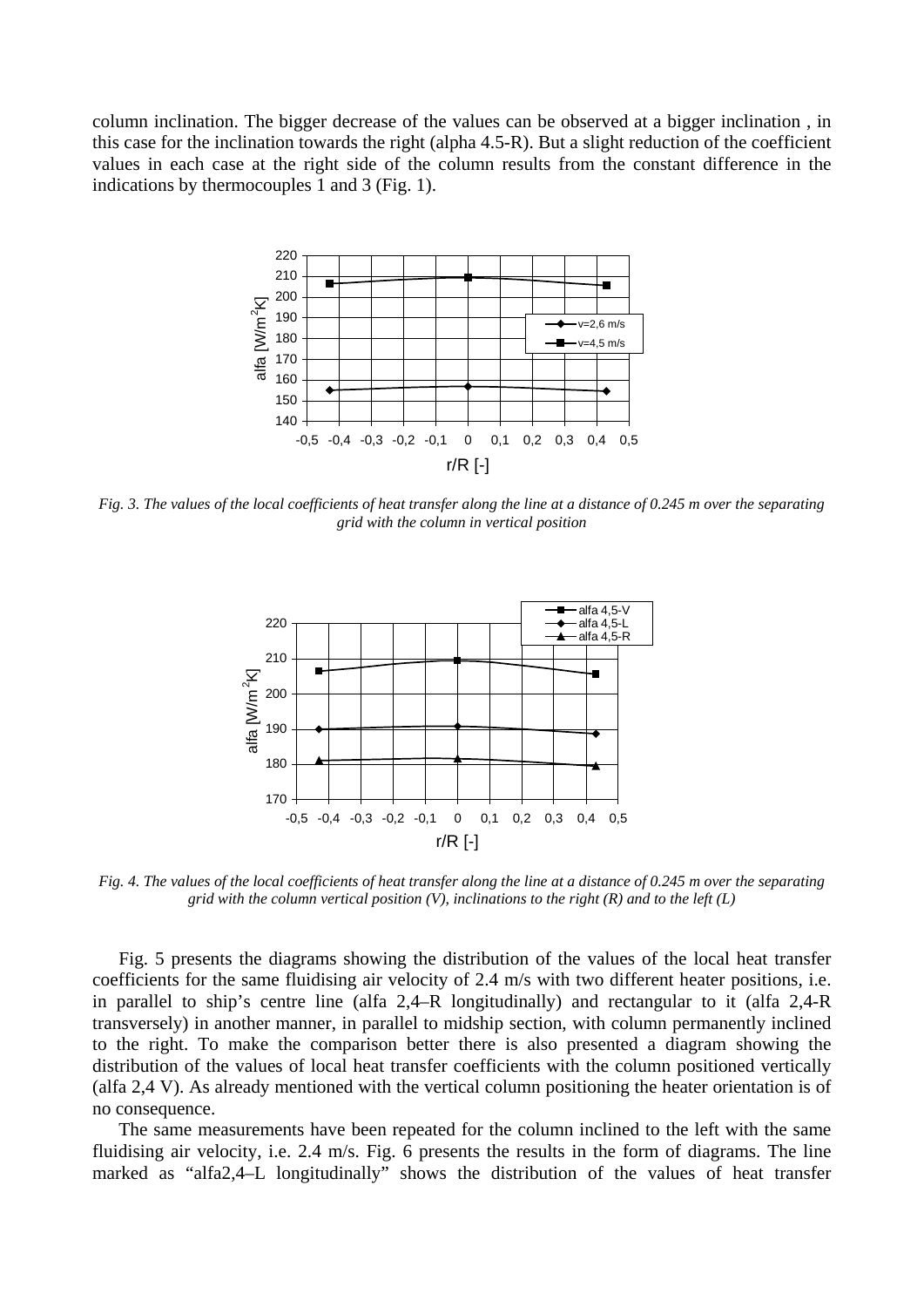coefficients with heater positioned in parallel to ship's centre line, whereas the line marked as " alfa2,4 – L transversely" with the positioning rectangular to this centre line. Similar as in Fig. 5 also here a diagram is presented to show the distribution of the local values of heat transfer coefficients with column vertical positioning (alfa 2.4 V).



*Fig. 5. The values of the local coefficients of heat transfer along the line at a distance of 0.245 m over the separating grid with the column vertical position (V) and column permanently inclined to the right (R) and heater transverse and longitudinal positioning in relation midship section*



*Fig. 6. The values of the local coefficients of heat transfer along the line at a distance of 0.245 m over the separating grid with the column vertical position (V) and column permanently inclined to the left (L) and heater positioned longitudinally or transversely in relation to ship's centre line*

As visible in figures 5 and 6, in case the heater is positioned transversely to the ship's centre line, there can be observed previously mentioned typical reduction of the value of the local heat transfer coefficient at the side to which the inclination has occurred. However, the most meaningful conclusion is that with the heater positioned transversely the mean values of the local heat transfer coefficient, regardless of the column inclination direction, along through the line of the heater are less than the values of the coefficients along the heater while it is positioned longitudinally to ship's centre line.

In the maritime practice the conditions when a vessel sails with a permanent major list to one side are quite rare. More complex ship's movements on the waves are however general. In many shipbuilding issues, however, it is sufficient to take into account only so called simple rolling, i.e. of one degree of freedom, occurring only in ship's centre line or midship section. Such approach is most frequently related to ship's rolling movements which on the their intensity due to direct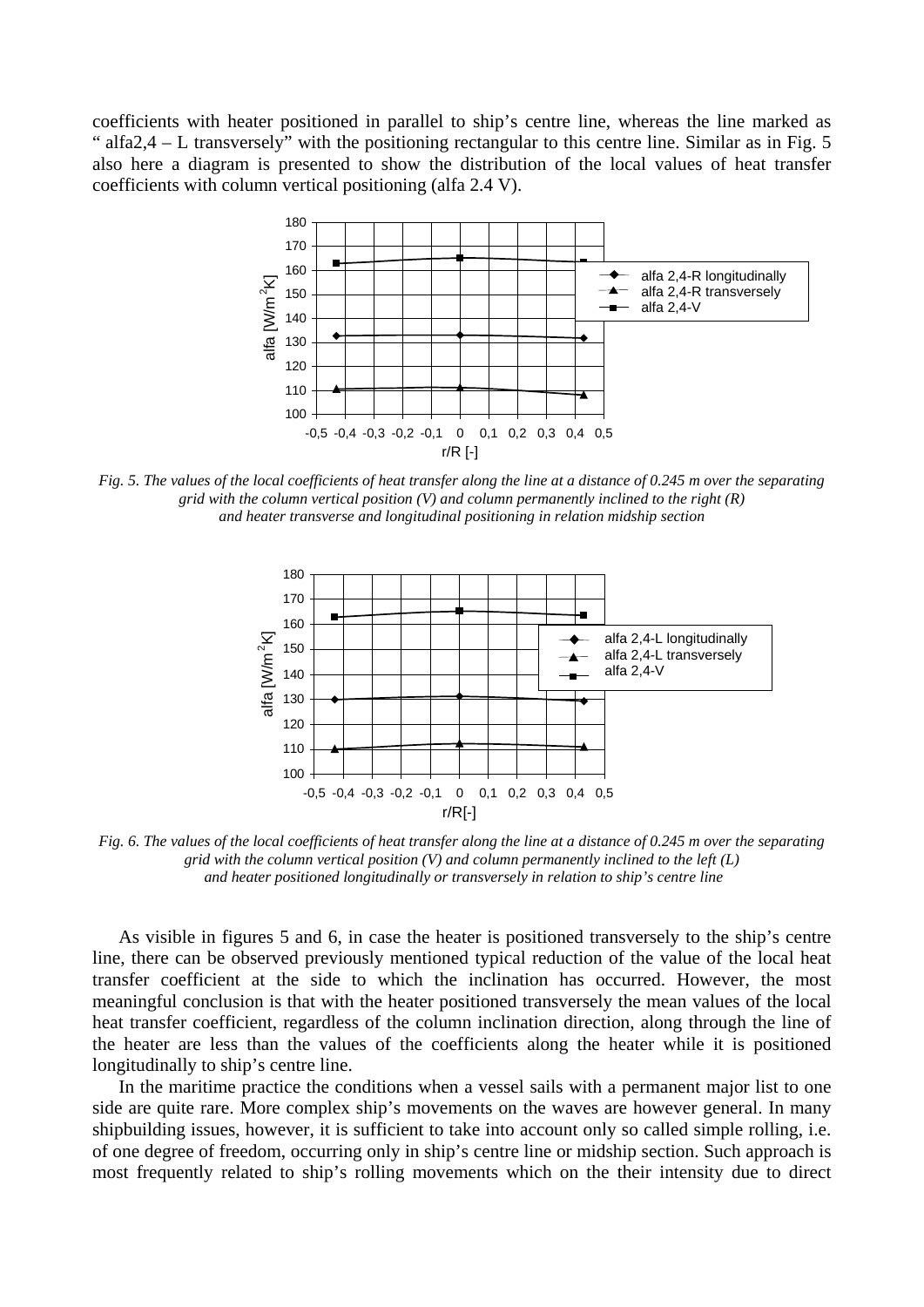relation with the stability safety and also the effectiveness of the performance of some systems and operations are of special significance [3]. Simple rolling without being combined with any other movements is however a little too far fetched approximation of actual conditions, but still acceptable in the research of the behaviour of the fluidised bed in these conditions which is proven also in other research studies, e.g. [4].

The stand where the aforesaid testing has been made allows to conduct the examination of the average values of the local coefficients of heat transfer during the constant oscillating movement approximating just the ship's rolling on a regular wave of sinusoidal type. It is also assumed that the vessel is on even keel.

The examinations have been conducted for the transverse and longitudinal heater positioning with constant oscillating movement of 28 s period and inclinations of 22 ° to each side. The figure 7 shows the results in the form of diagrams. The line marked as "alfa L–R longitudinally" shows the distribution of the values of heat transfer with heater positioned in parallel to ship's centre line during pendular motion, whereas the line marked as "alfa L–R transversely" with its positioning rectangular to this line also during pendular motion.



*Fig. 7. The values of the local heat transfer coefficients along the line at a distance of 0.245 m over the separating grid with the column positioned vertically (V) and during column pendular movements with transverse or longitudinal heater positioning in relation to ship's centre line* 

For the sake of comparison also diagram is presented that shows the distribution of the values of the local heat transfer coefficients with permanent motionless vertical column positioning and air velocity of 2.4 m/s (alfa 2,4–V). During the column oscillating motion the fluidising air velocity has changed by itself within 2.4 up to 3.2 m/s. The velocity fluctuations are caused by the varying resistance characteristics of the fluidised bed during inclinations. The fluidised bed location out of parallel in relation to the separating grid during inclinations causes the drop in flow resistance and faster transfer into fluidised state, as well as increase in air velocity. These issues have been discussed more in detail in the study [1].

As can be observed from the courses in the diagrams the smallest average values of the local heat transfer coefficients along the line at a distance of 0.245 m above the separating grid occur during oscillation with the transverse heater positioning towards ship's centre line. They are however bigger than with the constant list to port or starboard, in such heater positioning with the fluidising air velocity of 2.4 m/s (figures 5 and 6). The biggest values of the local heat transfer coefficients are reached with the longitudinal heater positioning and during column oscillation (alfa L–R longitudinally). Therefore the conclusion can be drawn that the column oscillations contribute to the increase of the local heat transfer coefficients, with parallel heater positioning in relation to ship's centre line, in comparison to the values of the coefficients obtained in motionless